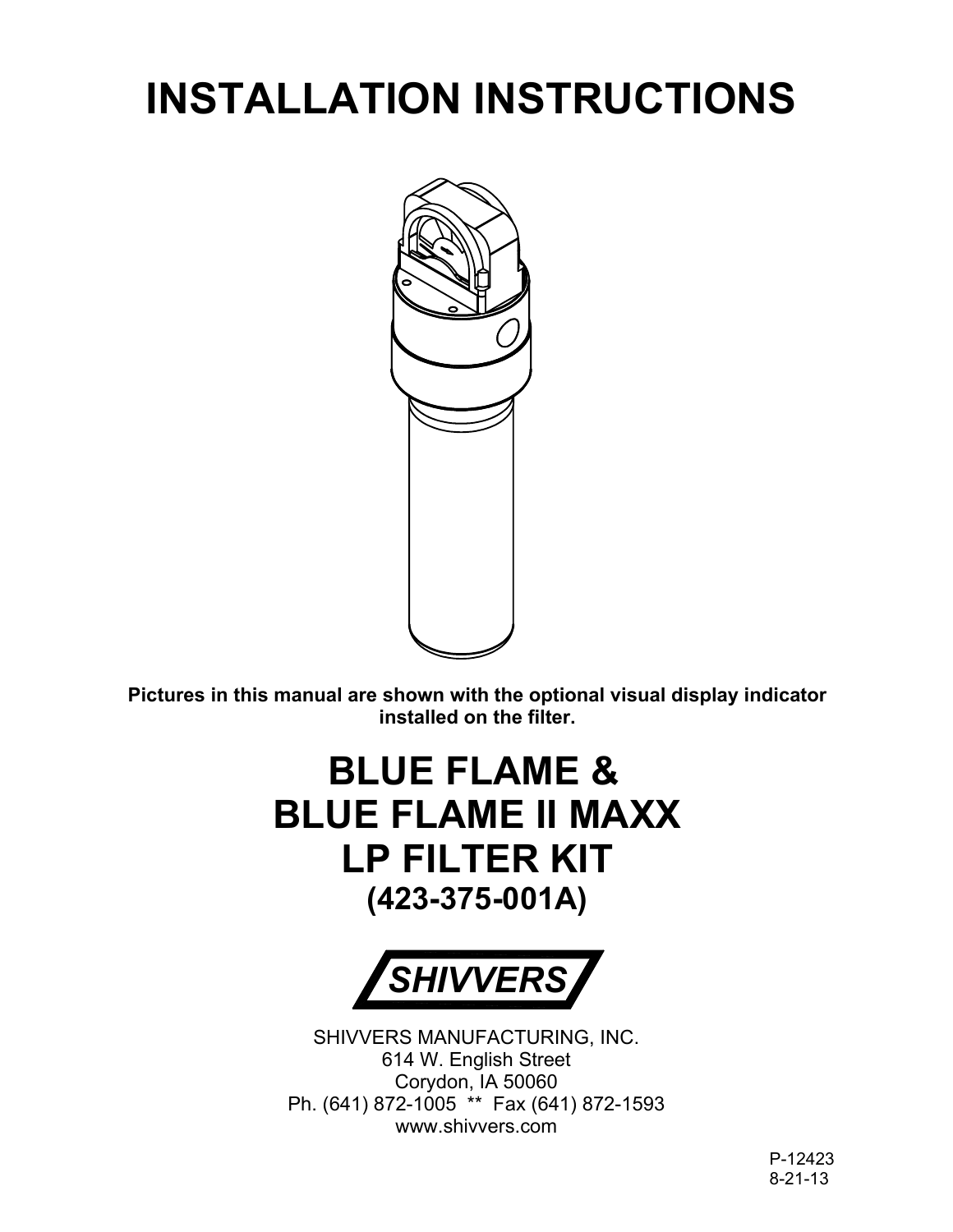## **TABLE OF CONTENTS**

| <b>BLUE FLAME (Axial)</b>               | 2-6            |
|-----------------------------------------|----------------|
| <b>ASSEMBLING FILTER</b>                | $\mathbf{2}$   |
| <b>INSTALLING FILTER</b>                | $3-6$          |
| <b>BLUE FLAME II MAXX (Centrifugal)</b> | $7 - 10$       |
| <b>ASSEMBLING FILTER</b>                | $\overline{7}$ |
| <b>INSTALLING FILTER</b>                | $8 - 10$       |
| <b>REPLACING FILTER ELEMENT</b>         |                |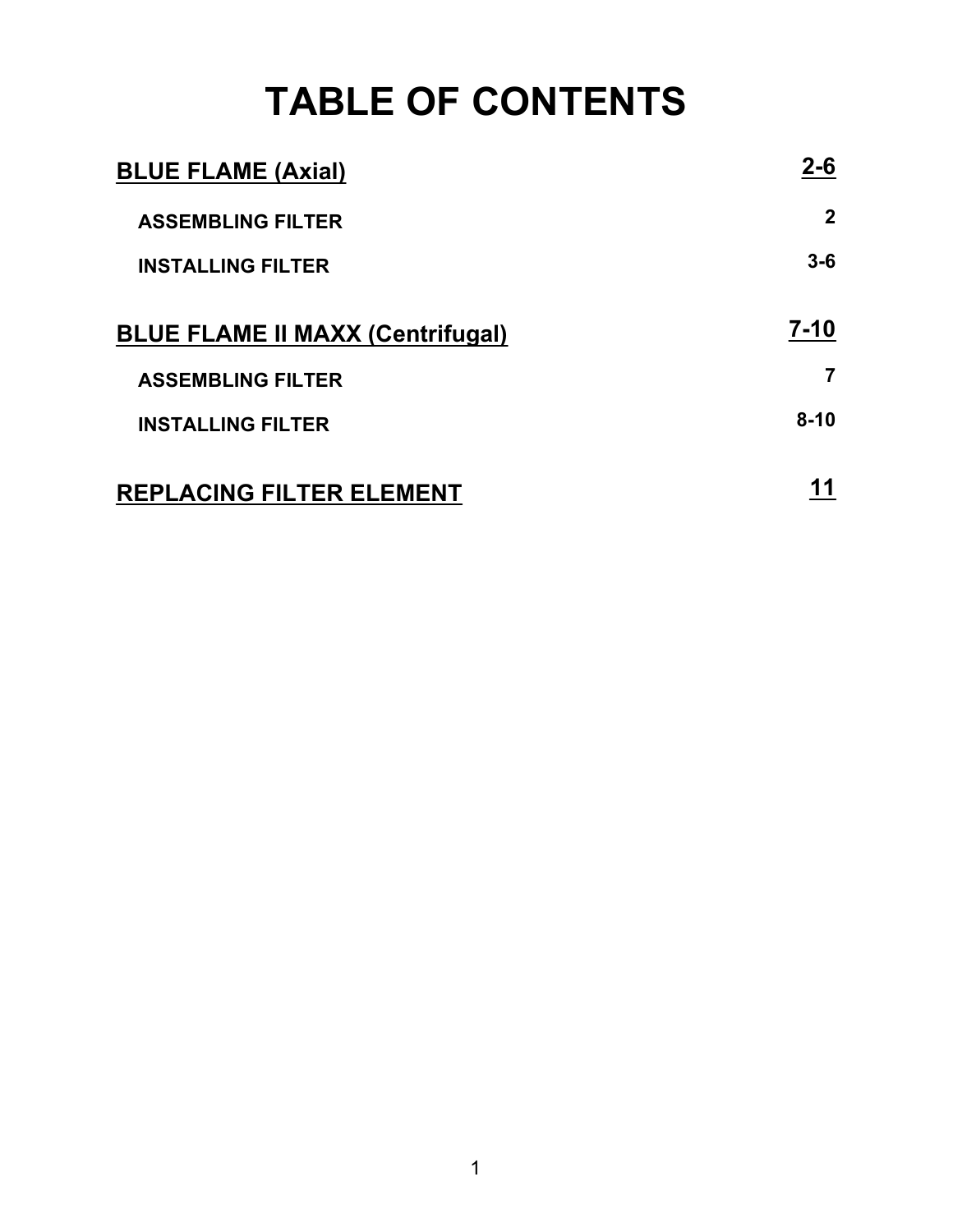## **ASSEMBLING FILTER: for a Blue Flame Axial Heater**

(for MAXX Centrifugal Heater, go to page 7)

Step 1.

Locate the Filter (H-2580), Hose w/ Fitting (H-1304), and Bushing (H-1162) in box.

Step 2.

Apply Thread Sealant (pipe dope) to: (shown with **\***)

- (a) Flare Fitting
- (b) Bushing
- (c) Threaded end of Hose

(d) Drain Plug (if there isn't already sealant on it)

NOTE: Be sure to keep the inside of hoses and fittings free of sealant.

Step 3: Assemble as shown. (Double check for correct orientation of filter.)

Step 4: Tighten all connections.

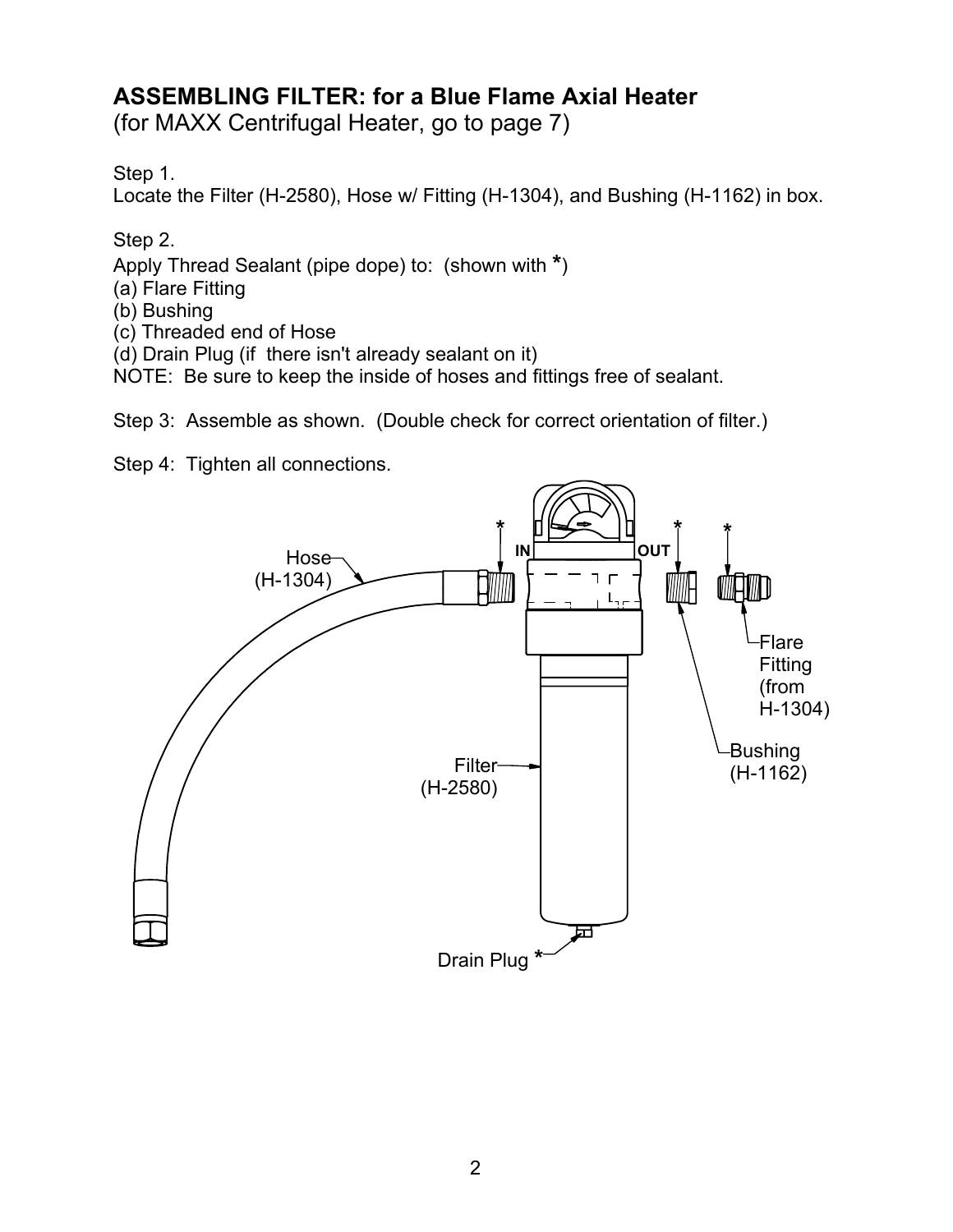### **INSTALLING FILTER: on a Blue Flame made after 1992**

Step 1.

Locate the BF Filter Bracket (108-074P) in box. (For Blue Flames made after 1992, with angle iron tie braces, this bracket will only be used as a drill template.) For Blue Flames made before 1992, with round tie braces, go to page 4.



Step 2.

Starting at the front of the Blue Flame, on the top tie brace, measure right about 12". This will be the location for the first hole. Place the BF Filter Bracket flush with the tie brace edge, as shown below. Mark and drill two 1/4" holes.



#### Step 3.

Mount the filter under the tie brace, as shown, with the arrow on the filter pointing right. Use the M6 Screws (F-1704) and M6 Lock Washers (F-1738) for mounting. Continue to Step 4.

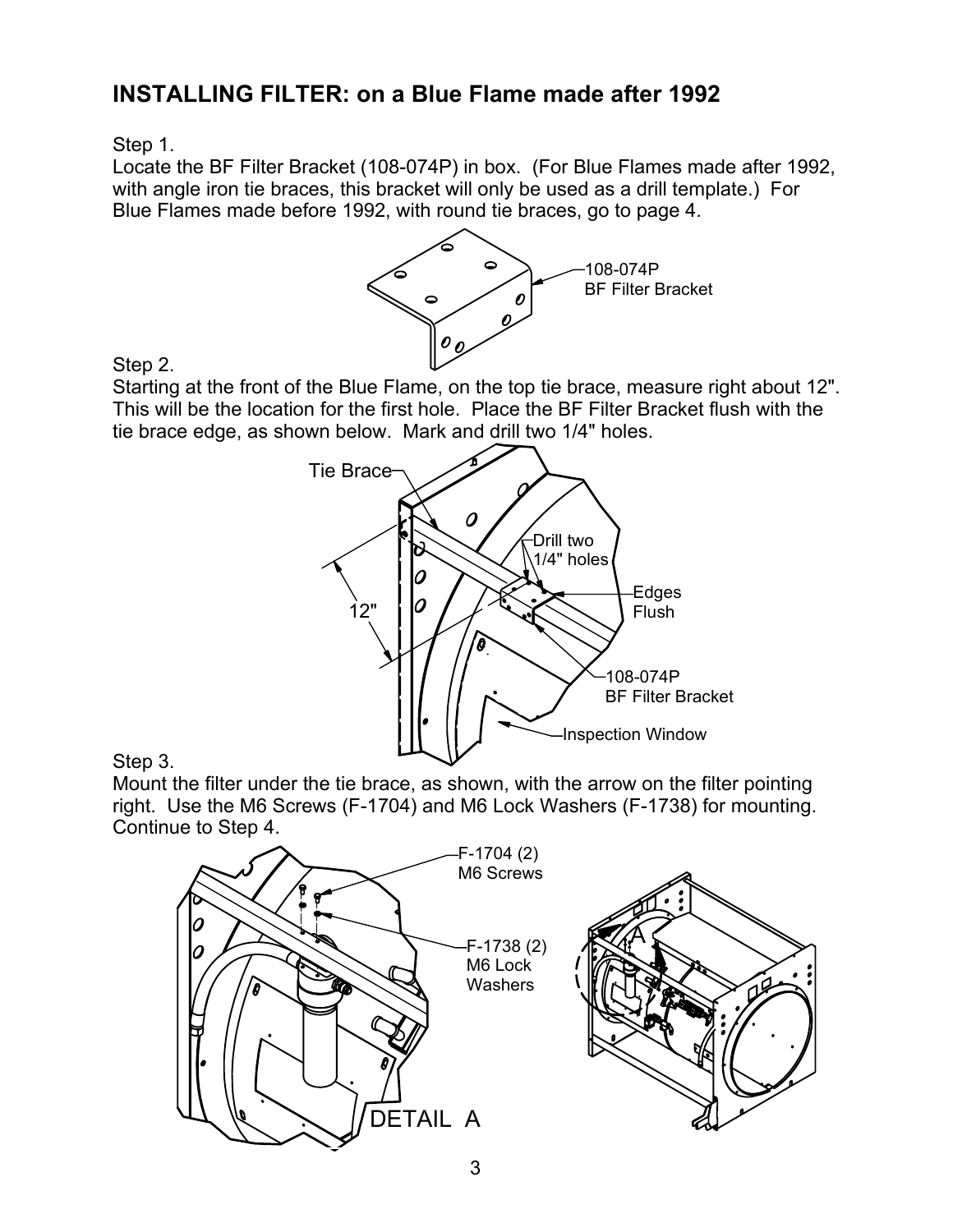## **INSTALLING FILTER: on a Blue Flame made before 1992**

Step 1a.

Locate the BF Filter Bracket (108-074P) in box. (For Blue Flames made before 1992, with the round tie braces, this bracket will be used to attach the filter to the Blue Flame.)



Step 2a.

Using the M6 Screws (F-1704) and M6 Lock Washers (F-1738) attach the Filter Assembly (108-075A) to the BF Filter Bracket, as shown, with the arrow on the filter pointing right.



Step 3a.

Starting at the front of the Blue Flame, on the top tie brace, measure right about 12". Place the BF Filter Bracket over the tie brace, as shown below. Using the #12 Self Drilling Screws (F-1121), mount the bracket with filter onto the tie brace. Continue to Step 4. Tie Brace

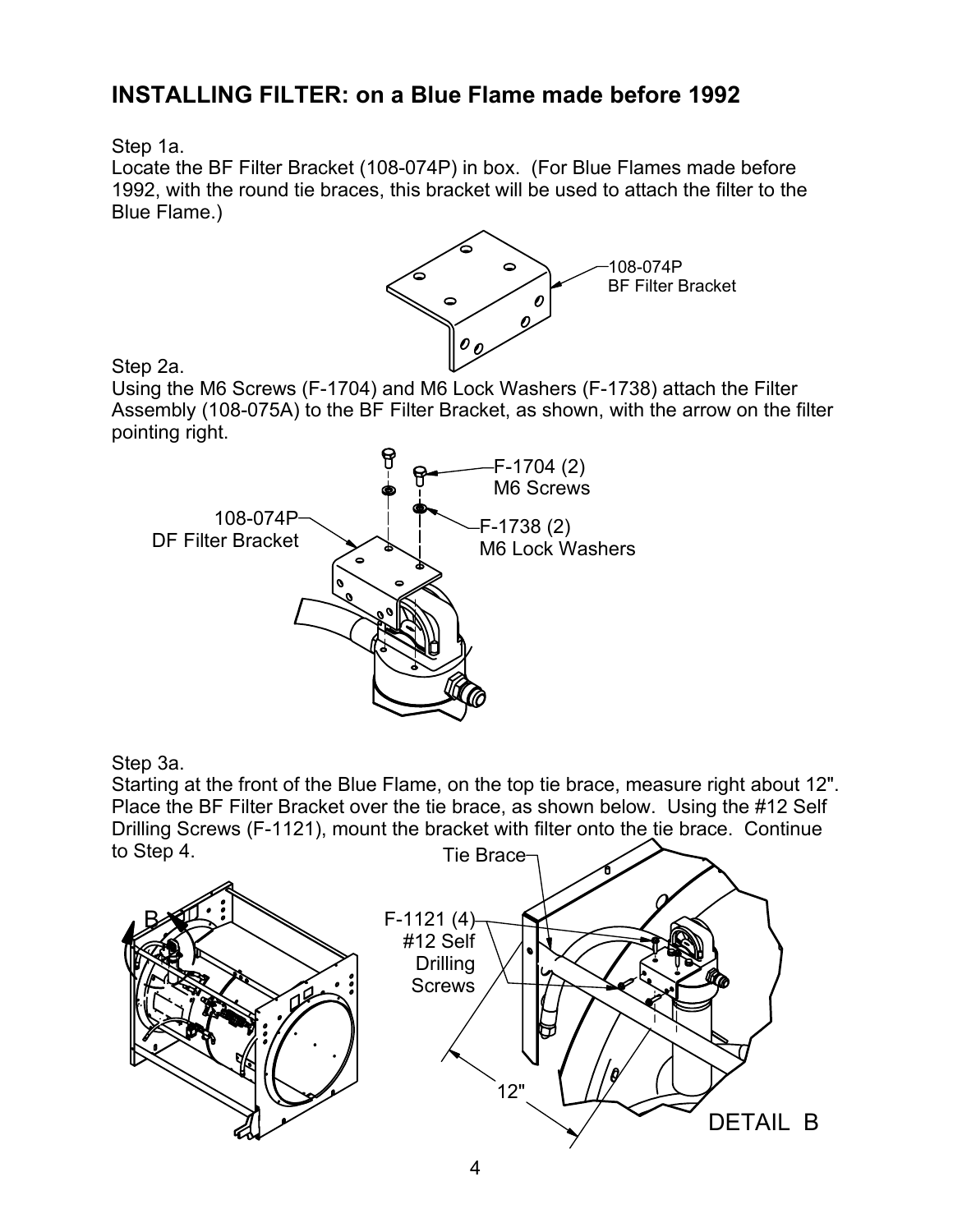## **INSTALLING FILTER: on a Blue Flame (cont'd)**

#### Step 4.

There will probably be gas trapped in the vaporizer if it wasn't allowed to burn out completely, so use caution when unscrewing the big hose. Unscrew the (big) hose from the top vaporizer elbow leaving the flare fitting in the elbow.



#### Step 5.

Attach the end of the vaporizer hose to the right side of the filter.



Attach the hose from the left side of the filter to the top vaporizer elbow with flare fitting.

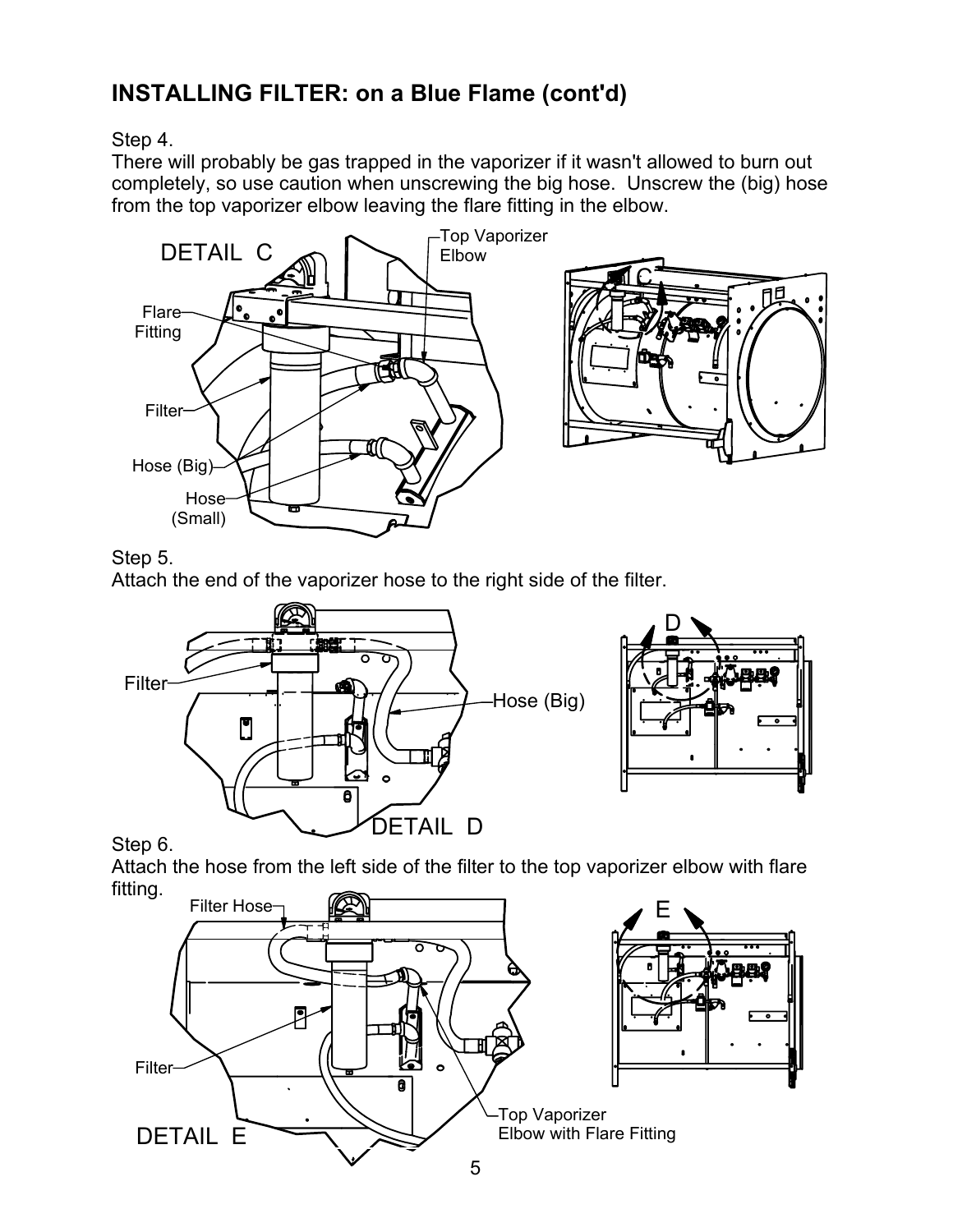## **INSTALLING FILTER: on a Blue Flame (cont'd)**

#### Step 7.

Apply gas pressure (burner running) and check for leaks at all connection points with soapy water.

![](_page_6_Figure_3.jpeg)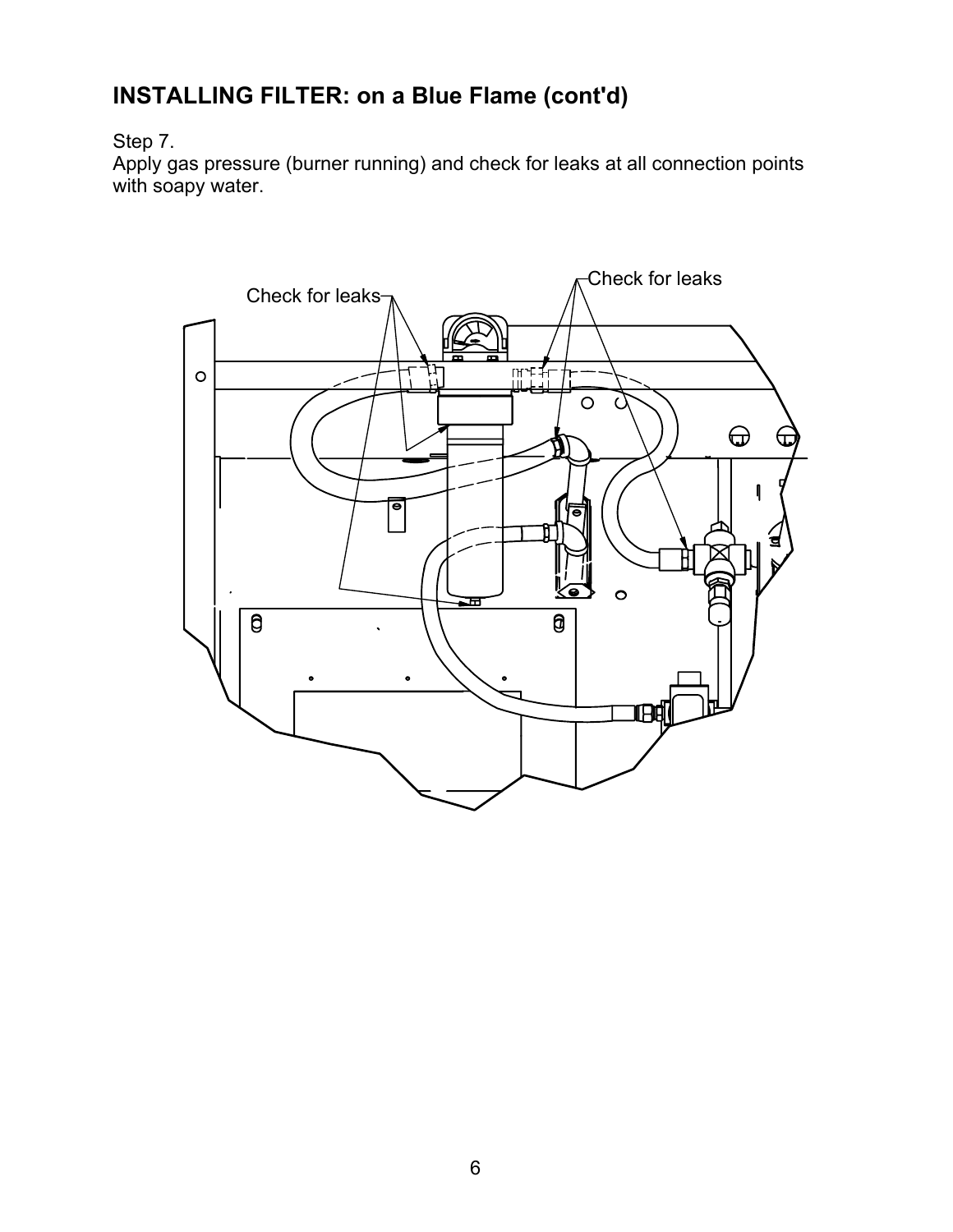## **ASSEMBLING FILTER: for a Blue Flame II MAXX Centrifugal Heater**

Step 1.

Locate the Filter (H-2580), Hose w/ Fitting (H-1304), Elbow (H-1116), Pipe Nipple (H-1169), and Bushing (H-1162) in box.

Step 2.

Apply Thread Sealant (pipe dope) to: (shown with **\***)

- (a) Flare Fitting
- (b) Bushing

(c) Threaded end of Hose

(d) Pipe Nipple (both ends)

(e) Drain Plug (if there isn't already sealant on it)

NOTE: Be sure to keep the inside of hoses and fittings free of sealant.

Step 3: Assemble as shown. (Double check for correct orientation of filter.)

Step 4: Tighten all connections.

![](_page_7_Figure_13.jpeg)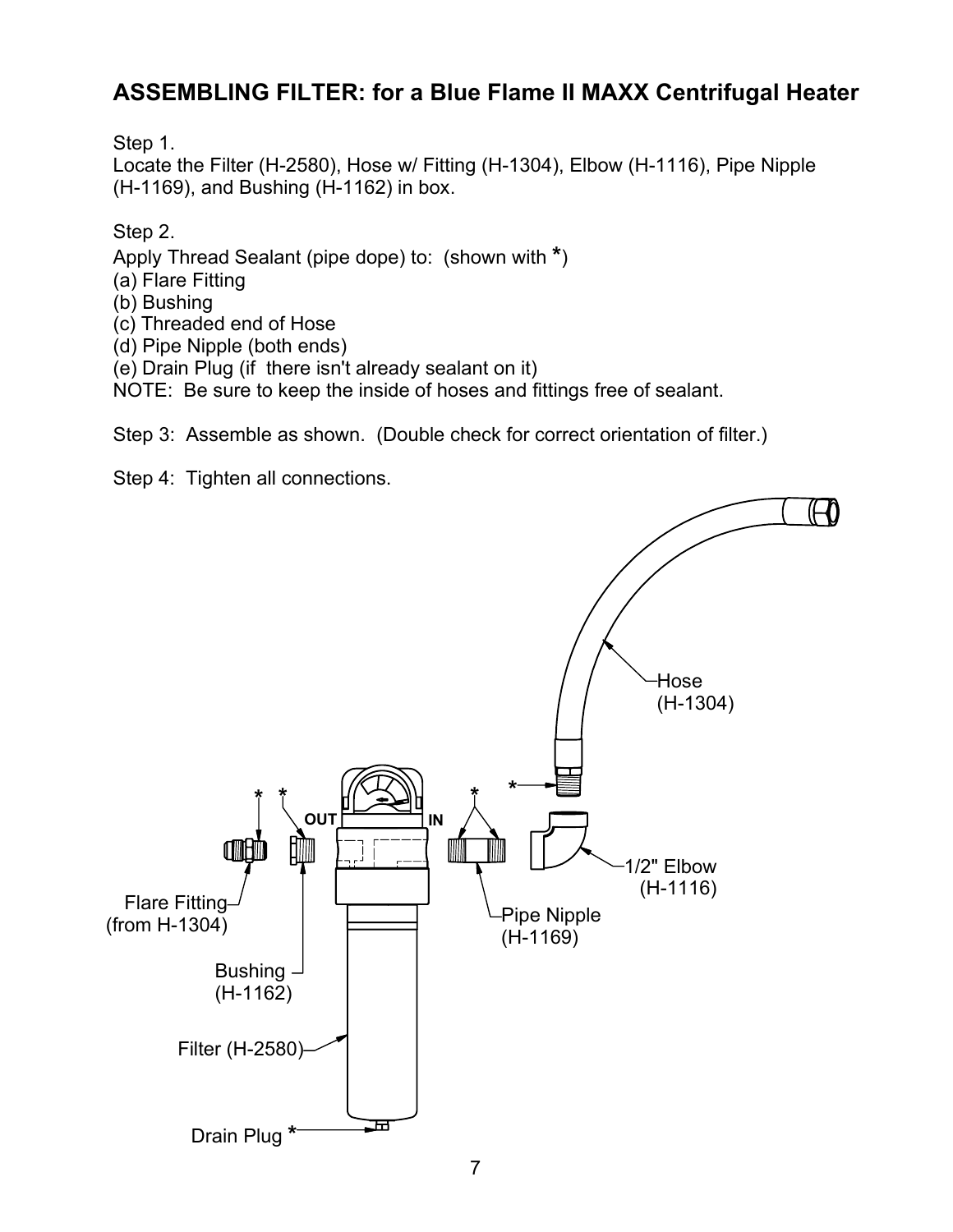## **INSTALLING FILTER: on a Blue Flame II MAXX**

Step 1.

Locate the BF Filter Bracket (108-074P) in box.

![](_page_8_Picture_3.jpeg)

Step 2.

Starting at the bottom left corner on the pipe train side of the Blue Flame II MAXX, measure right about 9" and up about 15". This will be the location for the first hole. Using the #12 Self Drilling Screws (F-1121), mount the bracket onto the burner housing.

![](_page_8_Figure_6.jpeg)

Step 3.

Mount the filter, as shown, with the arrow on the filter pointing left. Use the M6 Screws (F-1704) and M6 Lock Washers (F-1738) for mounting.

![](_page_8_Figure_9.jpeg)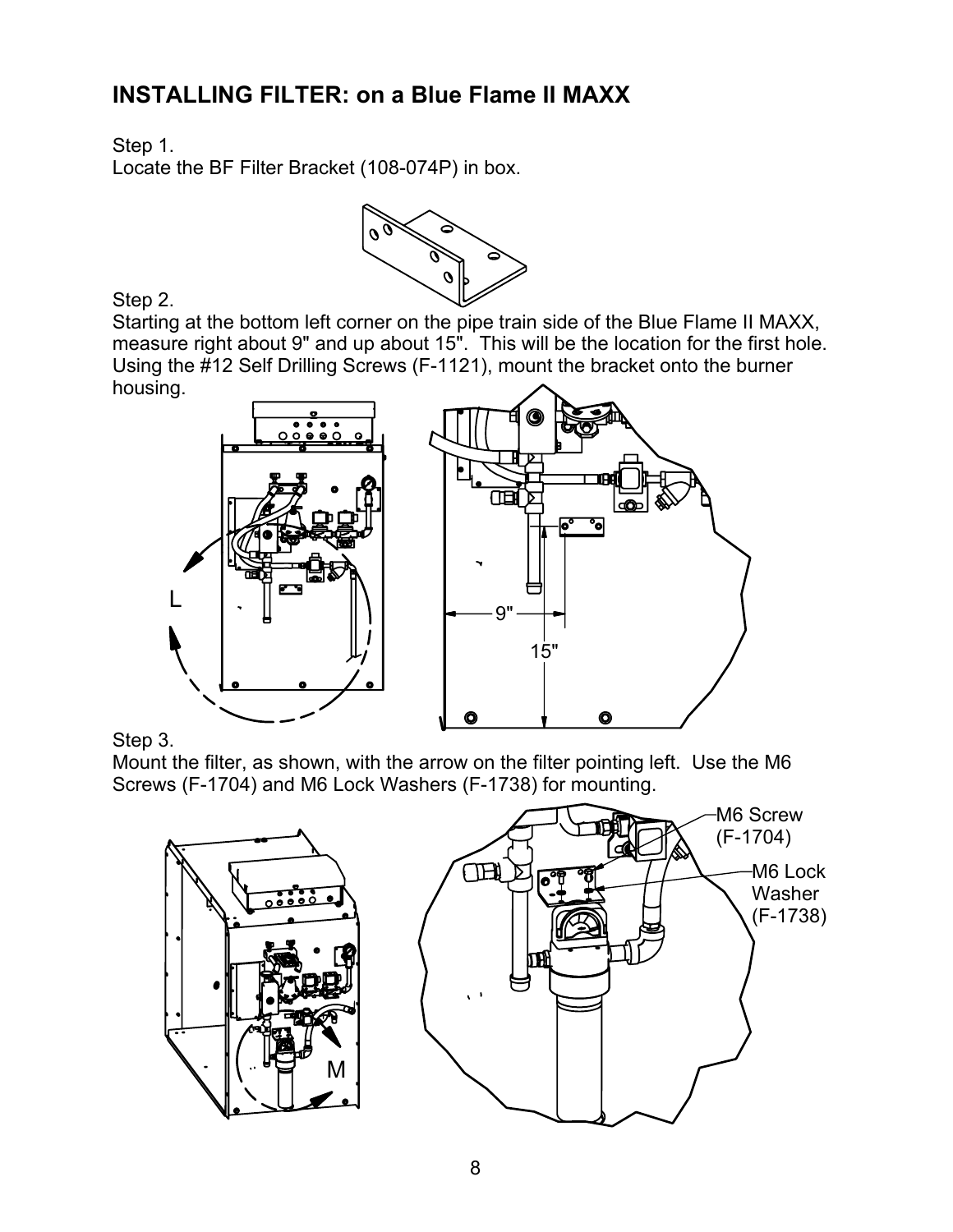## **INSTALLING FILTER: on a Blue Flame II MAXX (cont'd)**

Step 4.

There will probably be gas trapped in the vaporizer if it wasn't allowed to burn out completely, so use caution when unscrewing the big hose. Unscrew the (big) hose from the Right Side of the Vaporizer. (The other end of the hose should be in the side of the top tee.)

![](_page_9_Figure_3.jpeg)

Step 5.

Attach the end of the hose from the BF Filter to the elbow at the right side of the Vaporizer. Attach the hose from the Top Tee on the Upper Pipe Train to the left side of the BF Filter.

![](_page_9_Figure_6.jpeg)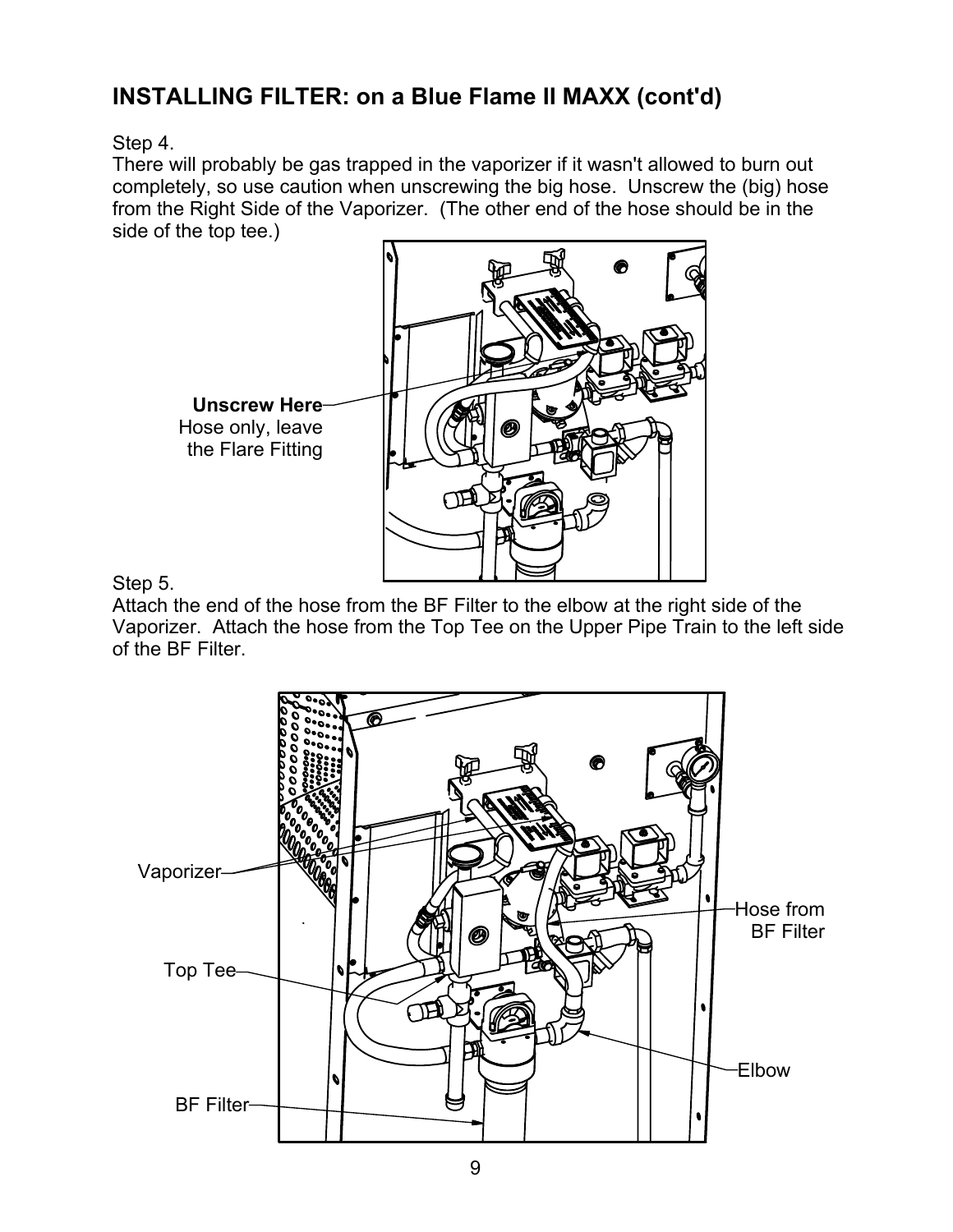## **INSTALLING FILTER: on a Blue Flame II MAXX (cont'd)**

### Step 7.

Apply gas pressure (burner running) and check for leaks at all connection points with soapy water.

![](_page_10_Figure_3.jpeg)